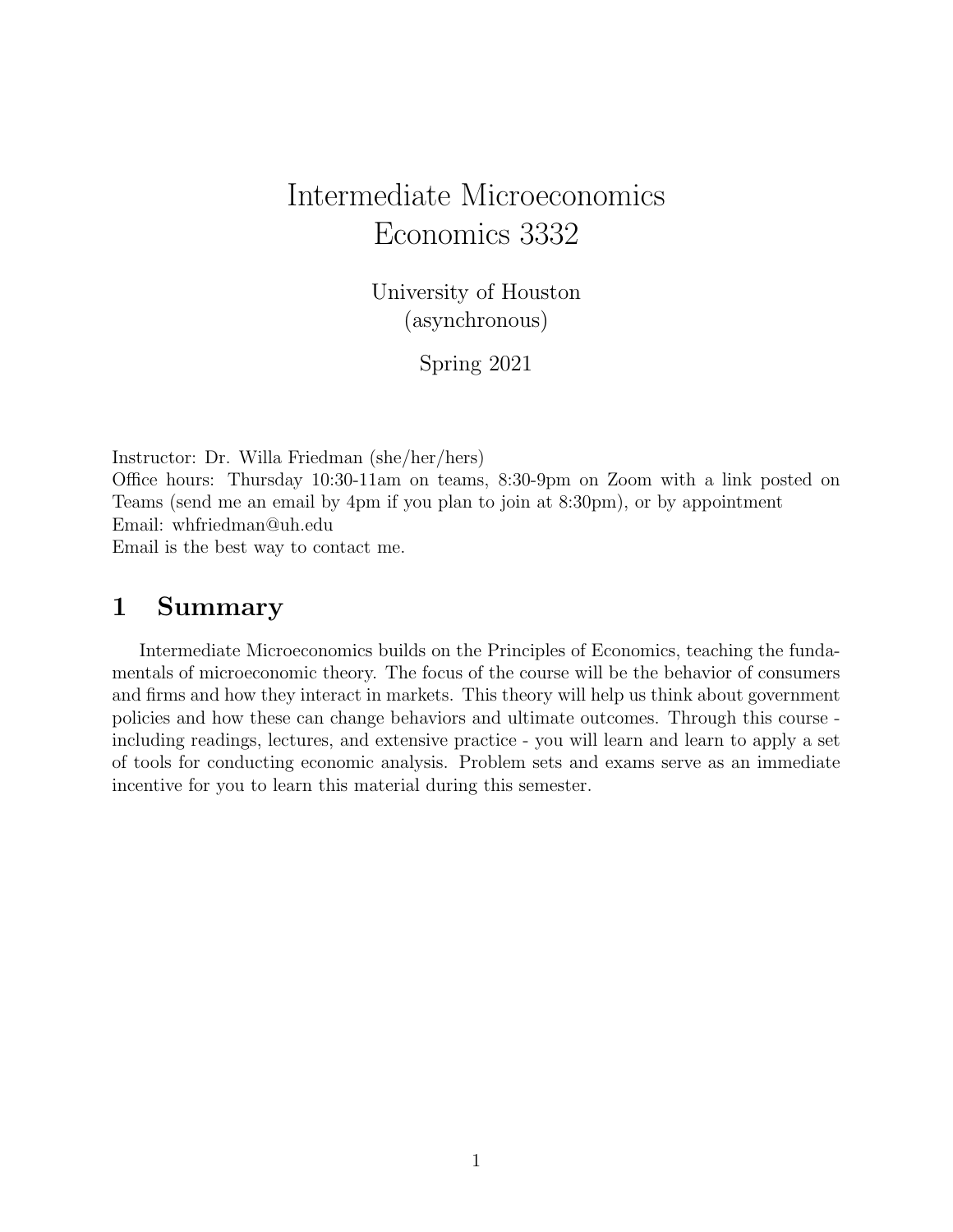### 2 Readings and Course Materials

We will use an online textbook (*Microeconomics*, Goolsbee, Levitt, and Syverson, Third Edition, 2020, Worth Publishers), which is REQUIRED. You will submit problem sets through this platform. The cost is \$99.99 plus tax. To begin using this book:

- 1. Create account Go to <www.saplinglearning.com/login> and create an account. If you already have an account (Macmillan Learning), you can log in to this account. Create your password. For the Primary School or Institution, select University of Houston. Complete the rest of the questions. You will get an email with a confirmation link to complete your registration.
- 2. Enroll in this course: Under Enroll in a New Course, click to expand Courses at University of Houston. Within Economics, click on Intermediate Microeconomics, and then Semester 1. Our course will be textbfUniversity of Houston - ECON 3332 - Spring21 - FRIEDMAN, and I am the instructor (Willa Friedman).
- 3. Explore You can find the eTextbook in the right sidebar (the image is a link). Assignments will be posted in the center panel as we go.

## 3 Communication

We will use Microsoft Teams for communication. There, I will post links to recorded lectures, exams, any additional resources, and any announcements. I will also sound any urgent information via email. Please make sure you have access to and are regularly checking your UH email account.

### 4 Prerequisites

You should have already taken ECON 2304, and be able to use the tools of high school algebra and graphical analysis.

# 5 Requirements and Grades

# 6 Grading

- 35\% 11 short assignments
- 15\% First Midterm
- 15% Second Midterm
- $30\%$  Final
- $5\%$  participation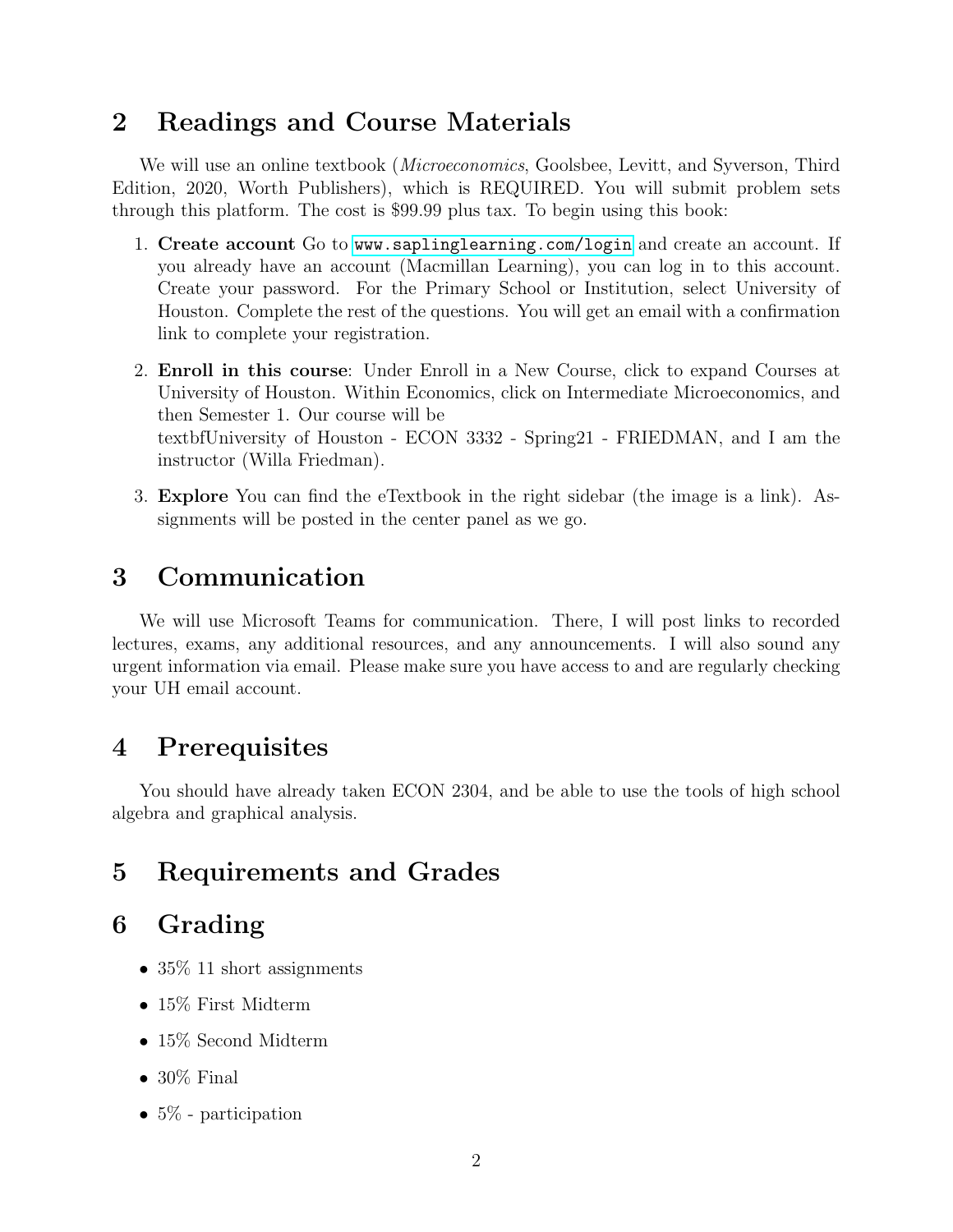#### 6.1 Problem Sets

There is solid evidence that students learn more with lots of small assignments. Procrastination can be really hard to fight! To make things easy on you, I'll put in place some barriers to procrastination. In particular, there will be assignments due nearly every week. All problem sets will be assigned and submitted through SaplingPlus. They will be labeled "Problem Set." They will be graded very generously. For each question that you get wrong, you will immediately be given feedback, access to more explanation, and a chance to try again. For each wrong attempt, you will lose 5% of the value of that question. Some may be graded with 100% credit as long as you complete a full set of questions. If you work on them in multiple sessions, remember to save your progress. Late work will not be accepted.

#### 6.2 Exams

: There will be two midterms and a final. All three will be conducted online. You will have a set window in which to complete them. Within that, you will have 1.5-3 hours to finish them once you begin (depending on the exam).

Notes on regrade requests All regrade requests must be made in writing. There is sufficient evidence that suggests that irrelevant factors about your identity or how you look or how you present yourself could influence my feelings of generosity when speaking to you and my decisions about whether to award you more points, or to remove points. I do not want these factors to change your grade. To reduce the influence of such factors, I will only consider regrade requests submitted in writing, and I will consult with other faculty members when there is uncertainty.

#### 6.3 Attendance and Participation

This class will be entirely asynchronous. Throughout the semester, there will be occasional opportunities to participate in online surveys, discussions, and other activities. I expect you to participate.

# 7 General Policies

- Please follow the university's academic honesty policy. I will take violations very seriously. The policy can be found in the Student Handbook and online (http://www.uh.edu/provost/academic-affairs/policy-guidelines/honesty-policy/academichonesty-policy.pdf).
- If you need special accommodations, please let me know/provide documentation as soon as possible. See below for more details.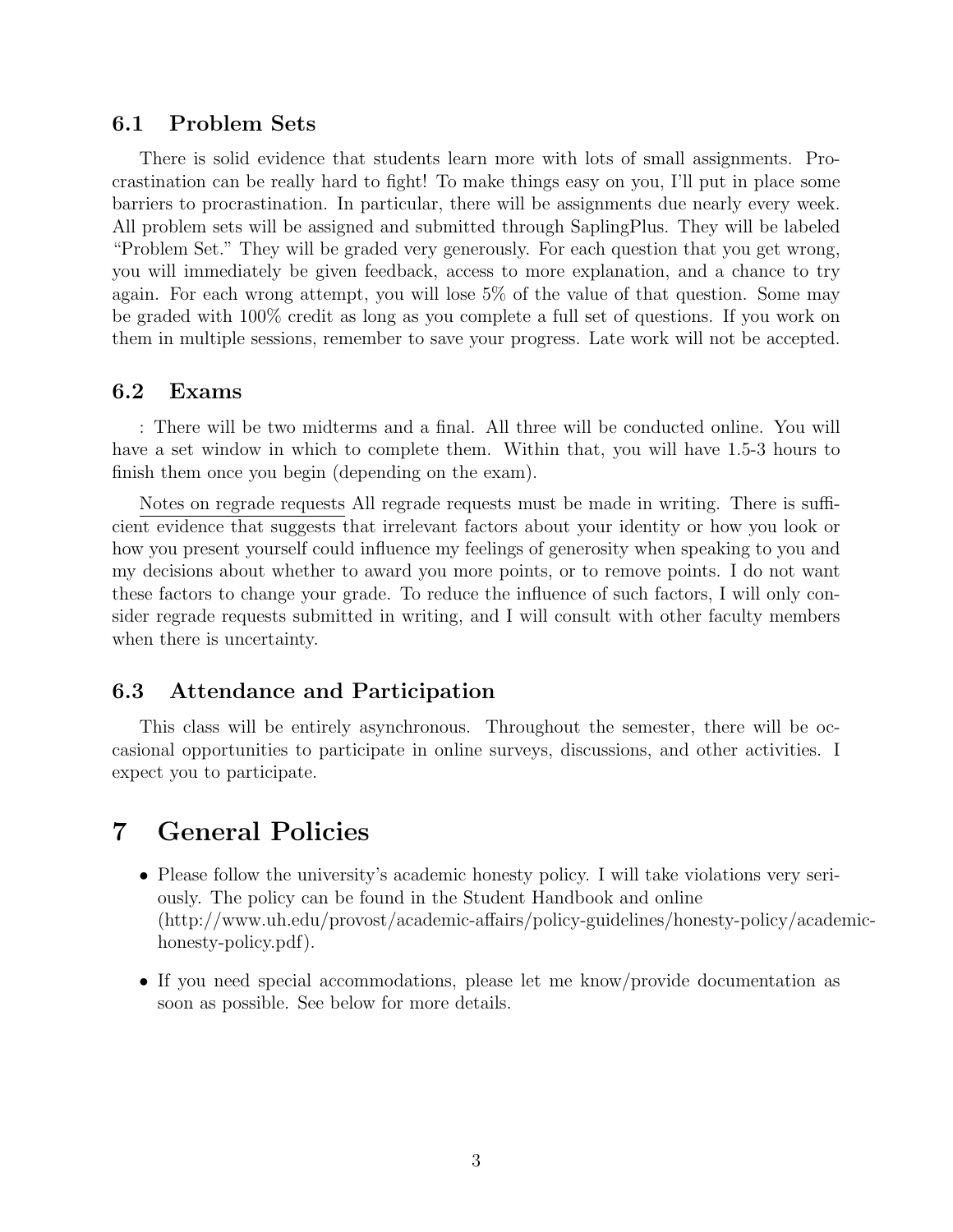### 8 Services Available

Counseling and Psychological Services: Counseling and Psychological Services (CAPS) can help students who are having difficulties managing stress, adjusting to college, or feeling sad and hopeless. You can reach CAPS (www.uh.edu/caps) by calling 713-743- 5454 during and after business hours for routine appointments or if you or someone you know is in crisis. No appointment is necessary for the "Let's Talk" program, a drop-in consultation service at convenient locations and hours around campus. [http://www.uh.](http://www.uh.edu/caps/outreach/lets_talk.html) [edu/caps/outreach/lets\\_talk.html](http://www.uh.edu/caps/outreach/lets_talk.html)

Students with Disabilities: The University of Houston System complies with Section 504 of the Rehabilitation Act of 1973 and the Americans with Disabilities Act of 1990, pertaining to the provision of reasonable academic adjustments/auxiliary aids for students with a disability. In accordance with Section 504 and ADA guidelines, the University of Houston strives to provide reasonable academic adjustments/auxiliary aids to students who request and require them. Students seeking accommodation in this course should contact the instructor after obtaining the appropriate documentation through the UH Center for Students with Disabilities.

Interim Undergraduate Grading Policy - NO LONGER IN PLACE The interim grading policy that was in place the past two semesters in response to COVID is no longer in place. Under this policy, students had the option of converting final assigned letter grades to S or NCR on their transcripts. This will no longer be possible in Spring 2021.

### 9 Policies from the Provost

Excused Absence Policy Regular class attendance, participation, and engagement in coursework are important contributors to student success. Absences may be excused as provided in the University of Houston Undergraduate Excused Absence Policy and Graduate Excused Absence Policy for reasons including: medical illness of student or close relative, death of a close family member, legal or government proceeding that a student is obligated to attend, recognized professional and educational activities where the student is presenting, and University-sponsored activity or athletic competition. Under these policies, students with excused absences will be provided with an opportunity to make up any quiz, exam or other work that contributes to the course grade or a satisfactory alternative. Please read the full policy for details regarding reasons for excused absences, the approval process, and extended absences. Additional policies address absences related to military service, religious holy days, pregnancy and related conditions, and disability.

Recording class Students may not record all or part of class, livestream all or part of class, or make/distribute screen captures, without advanced written consent of the instructor. If you have or think you may have a disability such that you need to record class-related activities, please contact the Center for Students with DisABILITIES. If you have an accommodation to record class-related activities, those recordings may not be shared with any other student, whether in this course or not, or with any other person or on any other platform. Classes may be recorded by the instructor. Students may use instructor?s recordings for their own studying and notetaking. Instructor's recordings are not authorized to be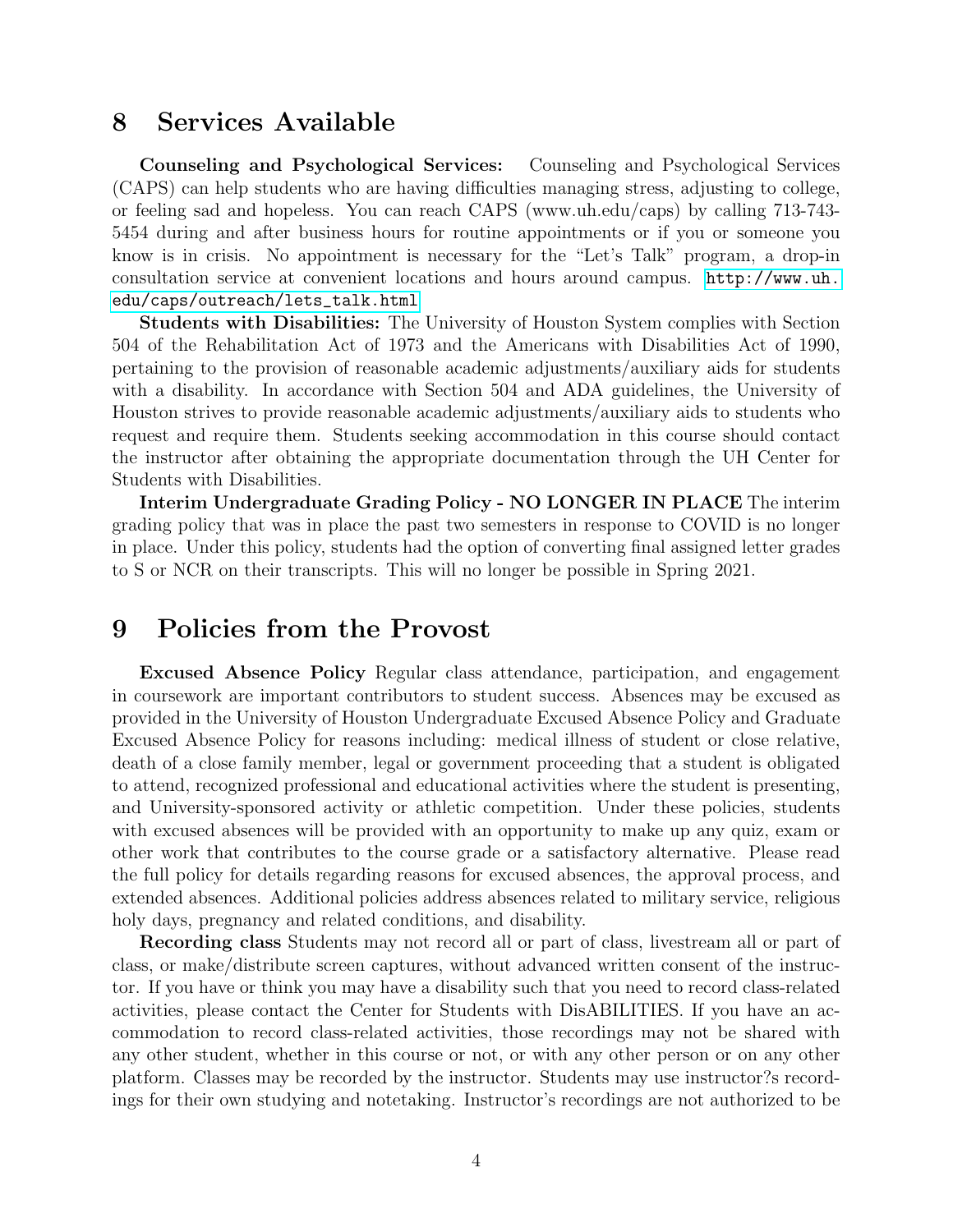shared with anyone without the prior written approval of the instructor. Failure to comply with requirements regarding recordings will result in a disciplinary referral to the Dean of Students Office and may result in disciplinary action.

Changing Syllabus: Due to the changing nature of the COVID-19 pandemic, please note that the instructor may need to make modifications to the course syllabus and may do so at any time. Notice of such changes will be announced as quickly as possible through email.

Asynchronous Online Courses (or asynchronous exam in another course format): This course is taught asynchronously, which means there is no designated day or time assigned to the course (although optional synchronous sessions are possible, such as virtual office hours or discussion groups). Asynchronous instruction generally involves accessing content, such as recorded video lectures, readings, discussion prompts, assignments, and assessments during a flexible time frame, with due dates as specified. This course will have a final exam at the course conclusion. The exam will be asynchronous, and the date and time that it will be released and due will be announced during the course. Prior to the exam, descriptive information, such as the number and types of exam questions, resources and collaborations that are allowed and disallowed in the process of completing the exam, and procedures to follow if connectivity or other resource obstacles are encountered during the exam period, may be provided.

### 10 Calendar